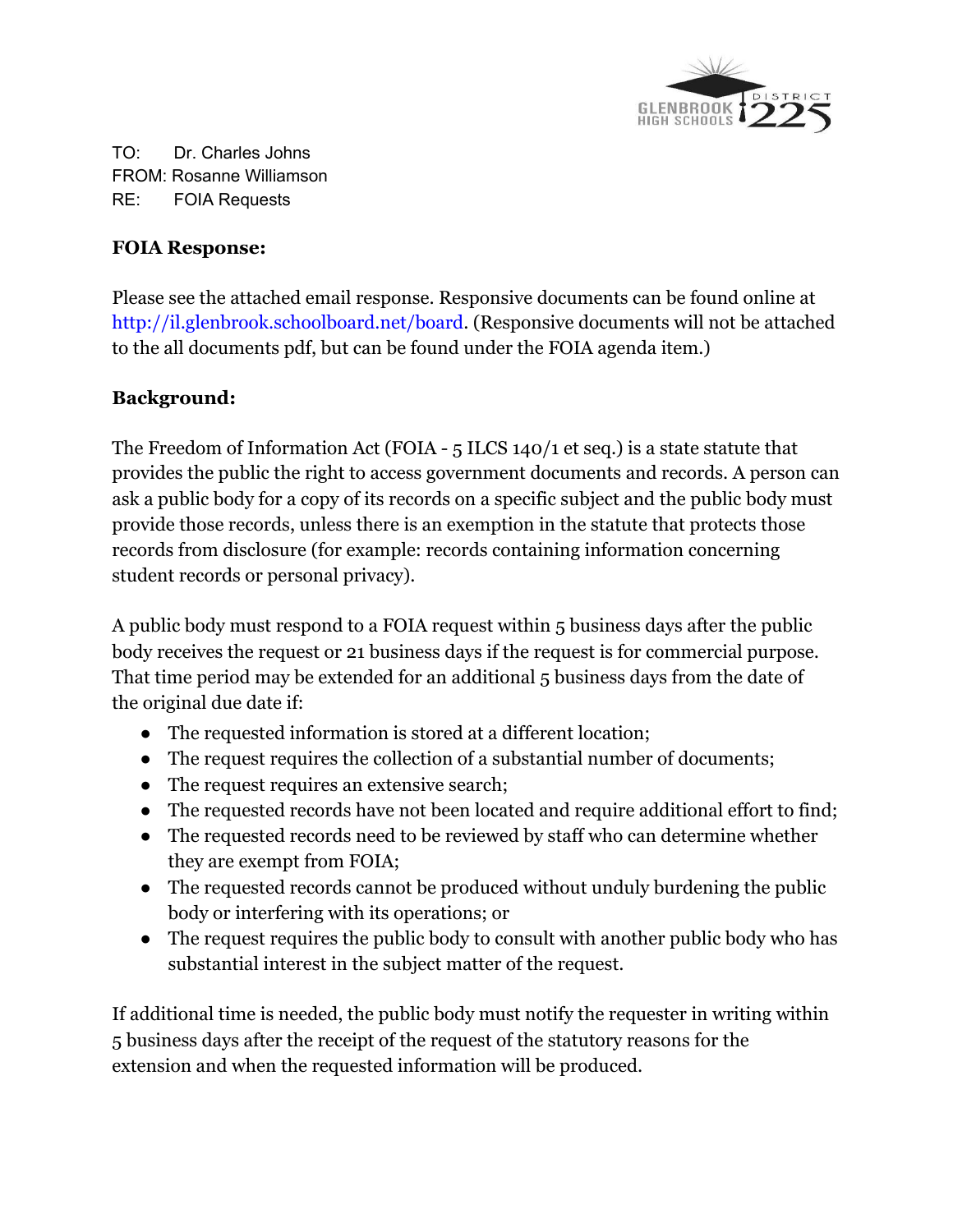

## **Re: FOIA Request**

1 message

**Rosanne Marie Williamson <rwilliamson@glenbrook225.org>** Thu, Jun 4, 2020 at 1:57 PM To: "Fagg, Jonathan P. (WLS-TV)" <Jonathan.P.Fagg@abc.com> Bcc: egeallis@glenbrook225.org

Dear Mr. Fagg,

Thank you for writing to Glenbrook High School District 225 with your request for information pursuant

to the Illinois Freedom of Information Act, 5 ILCS 140/1 et seq.

On 5/28/20 we received your request for the following information:

• Information related to student attendance during the current period of remote learning. For this request, please provide a breakdown of attendance rates by school -- by whatever measures your district is tracking engagement -- as well as details of how attendance is being tracked in this period. Please provide information broken down by school in your district from when remote learning began until the most current date available upon production

## **District Response:** Document attached.

Sincerely,

Rosanne Williamson, Ed.D. Secretary, Board of Education Assistant Superintendent for Educational Services [Glenbrook High School District 225](https://www.google.com/maps/search/Glenbrook+High+School+District+225+3801+West+Lake+Avenue+Glenview,+IL+60026?entry=gmail&source=g) [3801 West Lake Avenue](https://www.google.com/maps/search/Glenbrook+High+School+District+225+3801+West+Lake+Avenue+Glenview,+IL+60026?entry=gmail&source=g) [Glenview, IL 60026](https://www.google.com/maps/search/Glenbrook+High+School+District+225+3801+West+Lake+Avenue+Glenview,+IL+60026?entry=gmail&source=g)

On Thu, May 28, 2020 at 4:52 PM Fagg, Jonathan P. (WLS-TV) <[Jonathan.P.Fagg@abc.com](mailto:Jonathan.P.Fagg@abc.com)> wrote:

Dear Northfield Twp HSD 225,

[3801 W. Lake Ave., Suite 203, Glenview, IL 60026](https://www.google.com/maps/search/3801+W.+Lake+Ave.,+Suite+203,+Glenview,+IL+60026?entry=gmail&source=g)-5806

I request access to and a copy of information related to student attendance during the current period of remote learning. For this request, please provide a breakdown of attendance rates by school -- by whatever measures your district is tracking engagement -- as well as details of houw attendance is being tracked in this period. Please provide information broken down by school in your district from when remote learning began until the most current date available upon production.

Kind Regards, Jonathan Fagg ABC7 Data Fellow (312) 687-7282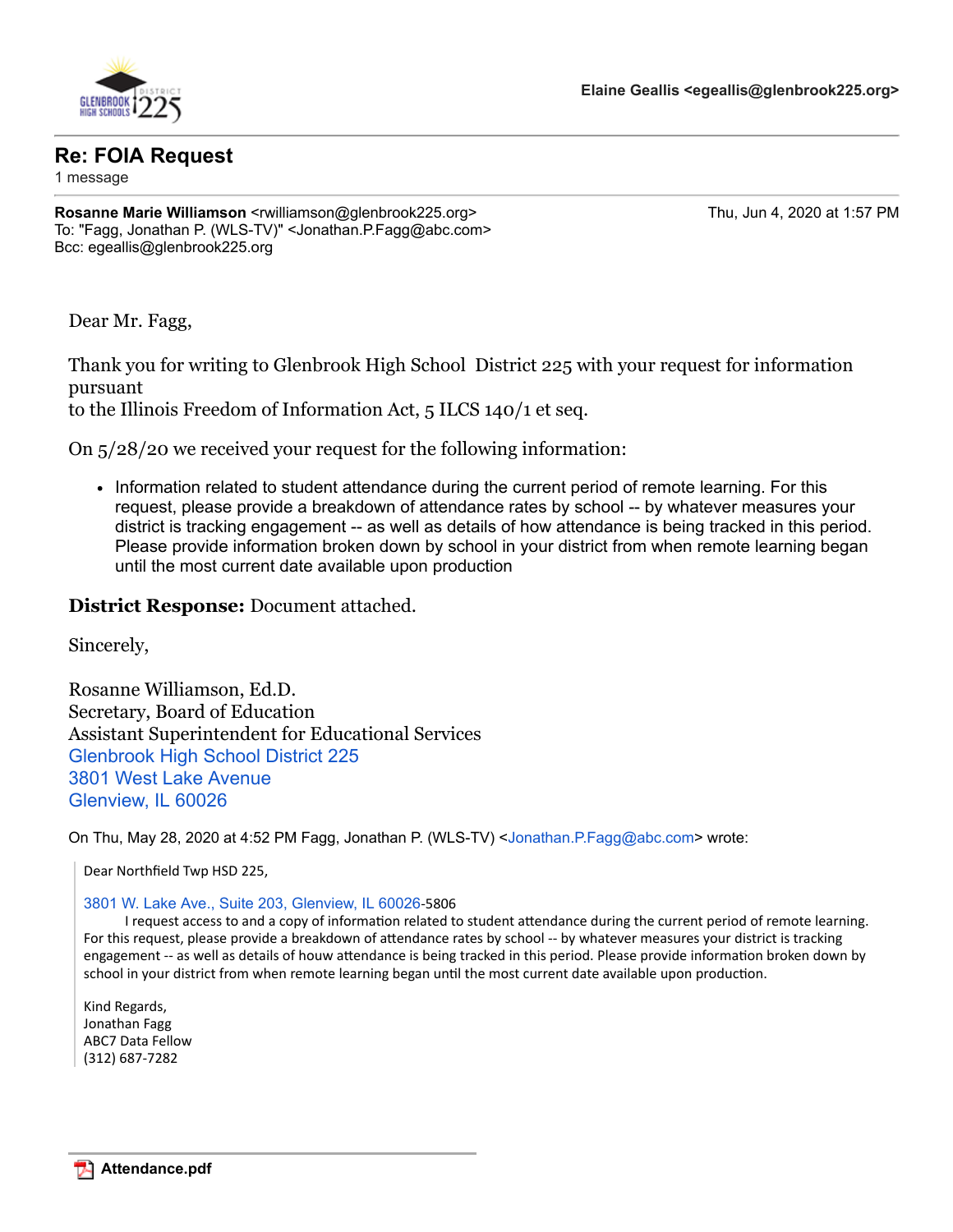| <b>SCHOOL</b> | Date       | Total | Absent | % Absent |
|---------------|------------|-------|--------|----------|
| <b>GBN</b>    | 04/08/2020 | 2032  | 87     | 4.28     |
| <b>GBN</b>    | 04/09/2020 | 2032  | 84     | 4.13     |
| <b>GBN</b>    | 04/13/2020 | 2032  | 77     | 3.79     |
| <b>GBN</b>    | 04/15/2020 | 2032  | 73     | 3.59     |
| <b>GBN</b>    | 04/16/2020 | 2032  | 93     | 4.58     |
| <b>GBN</b>    | 04/17/2020 | 2032  | 101    | 4.97     |
| <b>GBN</b>    | 04/20/2020 | 2032  | 77     | 3.79     |
| <b>GBN</b>    | 04/21/2020 | 2032  | 97     | 4.77     |
| <b>GBN</b>    | 04/23/2020 | 2032  | 90     | 4.43     |
| <b>GBN</b>    | 04/24/2020 | 2032  | 97     | 4.77     |
| <b>GBN</b>    | 04/27/2020 | 2032  | 94     | 4.63     |
| <b>GBN</b>    | 04/28/2020 | 2032  | 132    | 6.50     |
| <b>GBN</b>    | 04/30/2020 | 2032  | 106    | 5.22     |
| <b>GBN</b>    | 05/01/2020 | 2032  | 121    | 5.95     |
| <b>GBN</b>    | 05/04/2020 | 2032  | 101    | 4.97     |
| <b>GBN</b>    | 05/05/2020 | 2032  | 141    | 6.94     |
| <b>GBN</b>    | 05/07/2020 | 2032  | 126    | 6.20     |
| <b>GBN</b>    | 05/08/2020 | 2032  | 119    | 5.86     |
| <b>GBN</b>    | 05/11/2020 | 2032  | 121    | 5.95     |
| <b>GBN</b>    | 05/12/2020 | 2032  | 126    | 6.20     |
| <b>GBN</b>    | 05/14/2020 | 2032  | 128    | 6.30     |
| <b>GBN</b>    | 05/15/2020 | 2032  | 163    | 8.02     |
| <b>GBN</b>    | 05/18/2020 | 2032  | 110    | 5.41     |
| <b>GBN</b>    | 05/19/2020 | 2032  | 126    | 6.20     |
| <b>GBN</b>    | 05/21/2020 | 2032  | 138    | 6.79     |
| <b>GBN</b>    | 05/22/2020 | 2032  | 161    | 7.92     |
| <b>GBN</b>    | 05/26/2020 | 2032  | 109    | 5.36     |
| <b>GBN</b>    | 05/27/2020 | 2032  | 173    | 8.51     |
| <b>GBN</b>    | 05/28/2020 | 2032  | 9      | 0.44     |
| <b>GBN</b>    | 05/29/2020 | 2032  | 260    | 12.80    |
| <b>GBS</b>    | 04/08/2020 | 3162  | 235    | 7.43     |
| <b>GBS</b>    | 04/09/2020 | 3162  | 200    | 6.33     |
| <b>GBS</b>    | 04/13/2020 | 3162  | 178    | 5.63     |
| <b>GBS</b>    | 04/15/2020 | 3162  | 168    | 5.31     |
| <b>GBS</b>    | 04/16/2020 | 3162  | 231    | 7.31     |
| <b>GBS</b>    | 04/17/2020 | 3162  | 225    | 7.12     |
| <b>GBS</b>    | 04/20/2020 | 3162  | 232    | 7.34     |
| <b>GBS</b>    | 04/21/2020 | 3162  | 250    | 7.91     |
| <b>GBS</b>    | 04/23/2020 | 3162  | 212    | 6.70     |
| <b>GBS</b>    | 04/24/2020 | 3162  | 273    | 8.63     |
| <b>GBS</b>    | 04/27/2020 | 3162  | 261    | 8.25     |
| GBS           | 04/28/2020 | 3162  | 288    | 9.11     |
| <b>GBS</b>    | 04/30/2020 | 3162  | 263    | 8.32     |
| <b>GBS</b>    | 05/01/2020 | 3162  | 332    | 10.50    |
| <b>GBS</b>    | 05/04/2020 | 3162  | 271    | 8.57     |
| <b>GBS</b>    | 05/05/2020 | 3162  | 299    | 9.46     |